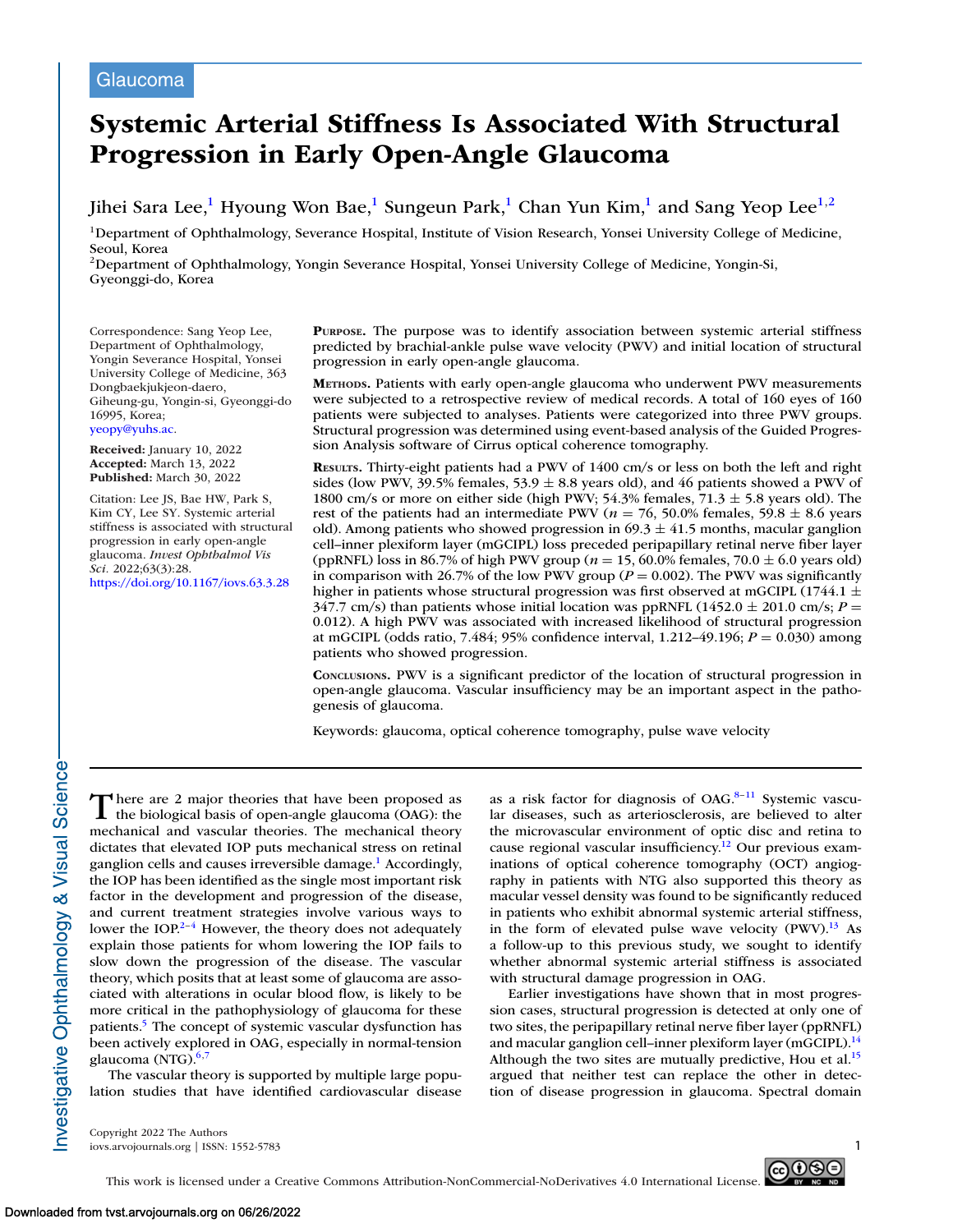OCT has provided quantitative assessments of peripapillary RNFL thickness and macular GCIPL, and several longitudinal studies have since then compared the characteristics of structural damage in the two sites. $16,17$  However, little is known about whether systemic conditions affect the location of structural progression. The purpose of this study was to investigate whether systemic arterial stiffness predicts which of the two sites is more likely to show structural progression first on spectral domain OCT.

### **METHODS**

### **Patient Population**

The study protocol was approved by the Institutional Review Board of Severance Hospital at Yonsei University. The study adhered to the tenets of the Declaration of Helsinki. A retrospective review of medical records of patients who visited glaucoma clinic at Severance Hospital between January 2010 and December 2020 was performed. Patients who were 40 years or older at the time of diagnosis with OAG were considered eligible for inclusion. Two glaucoma specialists ( J.S.L. and H.W.B.) re-evaluated the diagnosis of OAG and any discrepancy was resolved by a third adjudicator (S.Y.L.). Informed consent was waived owing to the retrospective nature of the study. A total of 160 eyes of 160 patients in early stage of the disease were included. OAG was diagnosed when glaucomatous optic disc changes (such as localized or diffused neuroretinal rim thinning, a difference of cup-to-disc ratio greater than 0.2 between two eyes) were noted on stereo-disc photographs, an RNFL defect was identified on either red-free fundus photographs or Cirrus OCT (Carl Zeiss Meditec, Inc., Dublin, CA), and open angle was confirmed with gonioscopy. Standard automated perimetry (24-2 SITA standard, Humphrey Field Analyzer II; Carl Zeiss Meditec, Inc. ) was performed and patients with moderate or advanced glaucoma (i.e. defects with a mean deviation of worse than –6 dB or more than 25% points depressed below the 5% level and/or more than 15% of points depressed below the 1% level on a pattern standard deviation plot, or any point within the central 5° with a sensitivity of less than 15 dB according to Hodapp–Parrish—Anderson criteria) based on reliable visual field (VF) tests were excluded from analysis. A reliable VF results were defined by a fixation loss of less than 33% and a false-positive rate of less than 33%. A VF defect was considered glaucomatous if glaucoma hemifield test results were abnormal or if 3 contiguous VF locations on pattern standard deviation were at a significance level of less than 5% and reproduced in the same location on two successive VF tests. Those meeting any of the following criteria were also excluded: (1) a history of ocular surgery other than uncomplicated cataract surgery, (2) a history of ocular disease that may increase IOP to cause secondary glaucoma, (3) ocular manifestation of systemic disease known to affect optic discs such as diabetic retinopathy or retinal vessel occlusion, (4) eyes with pseudoexfoliation or pigment dispersion, (5) a history of ocular trauma, (6) a failure to undergo two consecutive reliable baseline VF examinations (a reliable VF test was defined as fixation loss of ≤33%, a false-negative rate of ≤3%, and a false-positive rate of  $\leq$ 15%), and (7) fewer than five high signal strength  $(>6/10)$  Cirrus OCT tests. When both eyes of a patient were eligible, the right eye was chosen.

# **Ophthalmologic Examinations**

Patients underwent complete ophthalmologic assessments during their initial visit as per routine protocol of our clinic. A medical history was obtained. Visual acuity, refraction error, central corneal thickness and axial lengths were measured. The IOP was obtained with a Goldmann applanation tonometer (Haag-Streit model BQ-900; Haag-Streit, Inc., Bern, Switzerland). Slit-lamp examinations, gonioscopy, and dilated fundus examinations with a 90-diopter lens were conducted. Patients also underwent color disc stereophotography, red-free fundus photography, standard automated perimetry, and Cirrus OCT. Patients were followed every 6 months, and they underwent visual acuity, IOP measurements, anterior segment assessment with slit-lamp, stereoscopic optic disc photography, VF tests, red-free fundus photography, and Cirrus OCT for each visit.

The baseline IOP was defined as the average of two repeated measurements during separate follow-up visits. The standard deviations of all IOP measurements collected at office during follow-up were considered as IOP fluctuations. Two experienced graders (J.S.L. and S.P.) assessed the optic disc stereographs for the presence of optic disc hemorrhage while being masked to the identify of the patients. Optic disc hemorrhage was defined as a sign of hemorrhage within 1 disc diameter of the optic disc border without any association with optic disc edema, papillitis, diabetic retinopathy or retinal vein occlusion. Any discrepancy between the two graders was resolved by a third adjudicator (S.Y.L.).

### **Pulse Wave Velocity**

The brachial–ankle PWV (baPWV) measurements are described in detail elsewhere.<sup>13</sup> In short, baPWV was obtained with volume plethysmography (VP-1000 plus; Omron HealthCare Co. Ltd., Kyoto, Japan) as indicators of systemic arterial stiffness. Trained technicians placed pressure cuffs on all four arms and ankles of a patient, who had rested for at least 10 minutes in supine position before the test. The BaPWV was calculated by dividing the time taken for a pulse wave to travel from an arm to an ankle on 1 side by the distance the wave travelled. The distance of pulse wave travel was extrapolated from a patient's height. Systolic and diastolic blood pressures, mean arterial pressure, and body mass index (BMI) were also recorded by the device at the same time. The ocular perfusion pressure was calculated as the difference between two-thirds of the mean arterial pressure and the average IOP.

Patients were separated into three different groups based on their PWV measurements according to criteria that reflected calculations of cardiovascular risks using baPW[V.18–20](#page-8-0) Patients whose baPWV exceeds 1800 cm/s on either side are believed to be at high risk for cardiovascular events, and such patients were classified as high PWV in our analyses. When the PWV from both right and left sides were less than 1800 cm/s but either side showed a baPWV of greater than or equal to 1400 cm/s, they were categorized into the intermediate PWV group. Patients with baPWV of less than 1400 cm/s on both sides were classified as low PWV for this study.

#### **Determination of Structural Progression**

Spectral domain OCT was conducted to obtain the thicknesses of RNFL and GCIPL. An event of structural progression was determined based on the results of event-based analysis of guided progression analysis (Carl Zeiss Meditec, Inc). An experienced operator used the Cirrus Fast-Track eye-tracking technology of software version 6.0 (Cirrus OCT,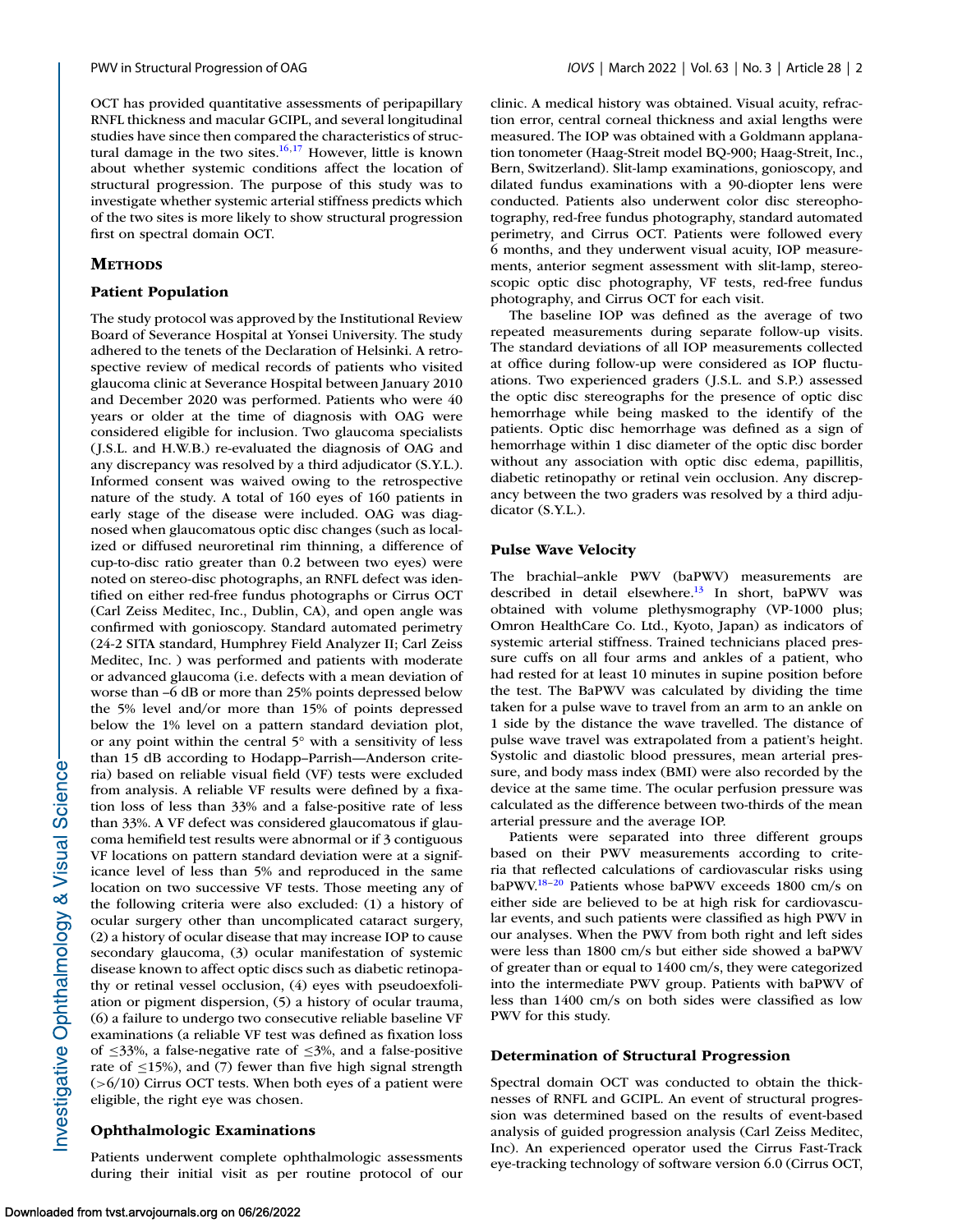Carl Zeiss Meditec, Inc.) to obtain optic disc  $200 \times 200$ cube and macula 512  $\times$  128 cube scans. The thicknesses of the ppRNFL and mGCIPL were recorded. All OCT scans were evaluated for image quality by a single investigator (J.S.L.) and the scans with a signal strength greater than or equal to 6 without artifacts were selected for analysis. The first two OCT scans obtained at initial visit and at first follow-up visit were set as the baseline. The guided progression analysis algorithm of Cirrus OCT aligned superpixels  $(4 \times 4$  pixels) and compared the thicknesses of RNFL and GCIPL of subsequent scans with the baseline. The algorithm encoded a superpixel yellow if the difference between the RNFL thicknesses of subsequent OCT scans and that of baseline exceeded the preset test–retest variability, and marked the change as a possible progression. If the difference persisted in a consecutive follow-up, the superpixel was coded red and marked as a likely progression. Structural progression was considered to have occurred at either ppRNFL or mGCIPL when likely progression was noted on two consecutive examinations.

Patients who showed structural progression were subsequently categorized as macular GCIPL first progression or peripapillary RNFL first progression based on criteria established by a previous study.<sup>17</sup> When an individual showed likely progression on two consecutive OCT tests in the macular GCIPL before any form of progression was noted in peripapillary RNFL, they were classified as macular GCIPL first progression. When likely progression was noted in peripapillary RNFL in two consecutive tests before any change was noted in macular GCIPL, they were classified as peripapillary RNFL first progression. Using these criteria, 62 patients who displayed structural progression were categorized. Twenty-six patients showed ppRNFL thinning only, and 27 patients only showed mGCIPL thinning during follow-up. Nine patients showed changes at both ppRNFL and mGCIPL, but ppRNFL loss preceded mGCIPL loss in four of these patients. The other five patients showed mGCIPL loss before ppRNFL loss.

### **OCT Angiography**

OCT angiography (AngioPlex; Carl Zeiss Meditec, Inc.) was performed and  $6 \times 6$  scans of the peripapillary and macular areas were collected. The angiography algorithm has been described in detail elsewhere.<sup>13</sup> In short, the angiography generated en face microvascular images by producing 350 A-scans per B-scan along the horizontal dimension and repeating the process for 350 B-scans. The internal limiting membrane was set as the inner surface of the superficial retinal layer and the outer border of the inner plexiform layer as the outer surface. The AngioPlex software calculated the vessel density by adding the total length of perfused vasculature per unit area of a 6-mm diameter circle. The vessel density of peripapillary and macular areas were recorded. All examinations were individually assessed by an experienced grader (J.S.L.) and scans with motion artifacts or low signal strength (<7/10) were excluded from analysis. Of 160 eyes, OCT angiography scans were available in 116 eyes, and subgroup analyses were performed.

#### **Statistical Analysis**

All statistical analyses were conducted with SPSS version 23 (SPSS Inc., Chicago, IL). The Wilk–Shapiro test was carried out to identify the distribution of data. Normally distributed data were presented as mean  $\pm$  standard deviation, and categorical data were presented as number (percentage). Comparisons between the low, intermediate and high PWV groups were made using one-way ANOVA, and post hoc analyses were performed using Turkey's significant difference test. Categorical variables were compared using  $\chi^2$  test. Analysis of covariance was used to compare vessel density between the low, intermediate, and high PWV groups while adjusting for age. Binary logistic regression analyses were performed to identify associations between PWV and structural damage at macular GCIPL. Multivariate logistic regression analyses were adjusted for average IOP, which, when low, has been reported to be associated with predominantly macular GCIPL loss, $17$  and for cardiovascular risk factors (age,<sup>21</sup> sex,<sup>21</sup> BMI,<sup>21</sup> hypertension,<sup>22</sup> and dyslipidemia<sup>21</sup>) as done in previous studies.<sup>23</sup> A *P* value of less than 0.05 was considered statistically significant.

### **RESULTS**

#### **Baseline Characteristics**

Comparisons of baseline characteristics between the three PWV groups are presented in [Table 1.](#page-3-0) Patients were followed for  $69.3 \pm 41.5$  months. The average age advanced as PWV increased (54.0  $\pm$  8.8 years for low, 59.8  $\pm$  8.6 years for intermediate,  $71.3 \pm 5.8$  for high PWV;  $P < 0.001$ ). The proportions of patients diagnosed with hypertension ( $P = 0.004$ ) and diabetes mellitus ( $P = 0.003$ ) also increased as PWV increased. Axial length was shorter in the high PWV group  $(23.7 \pm 0.9 \text{ mm})$  in comparison with both the low and intermediate PWV groups (24.7  $\pm$  1.4 mm for low, 24.5  $\pm$  1.5 mm for intermediate;  $P = 0.004$ ). No significant difference was found in the proportions of females, BMI or follow-up duration. There was no difference in baseline, mean, peak and standard deviations of IOP between the three groups (*P* > 0.05) or the type of antiglaucoma medications. The baseline VFs were comparable between the three groups (mean deviation,  $-2.3 \pm 2.3$  dB for low,  $-2.7 \pm 1.9$  dB for intermediate,  $-3.3 \pm 2.0$ dB for high PWV;  $P > 0.050$ ). The final RNFL and GCIPL thicknesses were also comparable for the three groups. No difference was found in the proportions of patients who showed structural progression (either ppRNFL or mGCIPL thinning) during follow-up ( $P = 0.577$ ).

#### **Comparisons of Proportions of mGCIPL Thinning**

Structural progression was noted in 62 patients during 69.3  $\pm$  41.5 months of follow-up. These patients who showed structural progression during follow-up from each group were singled out for comparisons [\(Table 2\)](#page-4-0). The differences in age  $(P < 0.001)$  maintained trends similar to the entire patient population. However, the differences in the proportions of hypertension and diabetes mellitus and axial lengths were no longer found. The proportions of females, BMI and follow-up duration were not significantly different between the three groups. The IOP at baseline, on average and at peak, were comparable for all three groups. The baseline VF mean deviation and pattern standard deviation as well as final RNFL thickness and GCIPL thickness were found to be comparable as well. When patients who initially showed structural progression at macular GCIPL were counted separately, the proportions were significantly higher in the high PWV group (86.7%) in comparison with the low (26.7%) and intermediate PWV groups (40.6%; *P* = 0.002). Macular GCIPL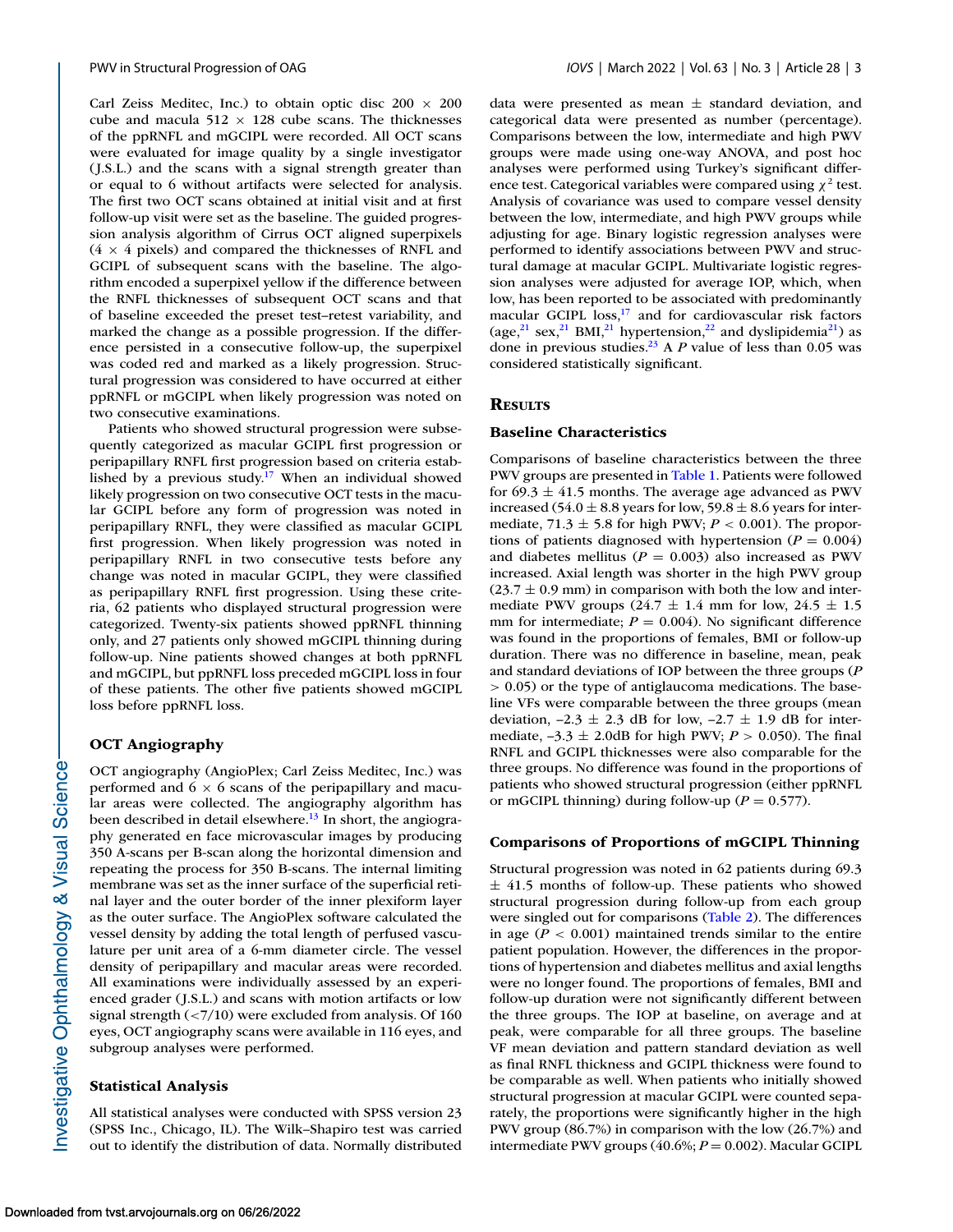#### <span id="page-3-0"></span>**TABLE 1.** Baseline Characteristics of PWV Groups

|                                   | Low PWV<br>$(n = 38)$ | <b>Intermediate PWV</b><br>$(n = 76)$ | <b>High PWV</b><br>$(n = 46)$        | P Value |  |
|-----------------------------------|-----------------------|---------------------------------------|--------------------------------------|---------|--|
| Age at diagnosis (years)          | 54.0 $\pm$ 8.8        | $59.8 \pm 8.8^*$                      | $71.3 \pm 5.8^{\dagger\ddagger}$     | < 0.001 |  |
| Female, $n$ $(\%)$                | 15(39.5)              | 38 (50.0)                             | 25(54.3)                             | 0.380   |  |
| Axial length (mm)                 | $24.7 \pm 1.4$        | $24.5 \pm 1.5$                        | $23.7 \pm 0.9^{\dagger\ddagger}$     | 0.004   |  |
| NTG, $n$ $(\%)$                   | 34 (89.5)             | 71 (93.4)                             | 42(91.3)                             | 0.757   |  |
| $IOP$ (mm $Hg$ )                  |                       |                                       |                                      |         |  |
| Baseline                          | $16.4 \pm 3.4$        | $16.1 \pm 3.5$                        | $16.0 \pm 3.3$                       | 0.838   |  |
| Mean                              | $13.6 \pm 1.9$        | $13.9 \pm 1.9$                        | $13.6 \pm 2.1$                       | 0.788   |  |
| Peak                              | $17.0 \pm 3.7$        | $17.7 \pm 4.4$                        | $17.3 \pm 5.0$                       | 0.710   |  |
| Fluctuation                       | $1.9 \pm 0.7$         | $1.8 \pm 0.8$                         | $1.9 \pm 0.9$                        | 0.977   |  |
| $CCT$ ( $µm$ )                    | $531.8 \pm 30.8$      | 538.8 $\pm$ 38.0                      | $542.9 \pm 27.6$                     | 0.640   |  |
| Visual field (dB)                 |                       |                                       |                                      |         |  |
| <b>Baseline MD</b>                | $-2.3 \pm 2.3$        | $-2.7 \pm 1.9$                        | $-3.3 \pm 2.0$                       | 0.070   |  |
| <b>Baseline PSD</b>               | $3.7 \pm 2.9$         | $3.2 \pm 1.9$                         | $3.8 \pm 2.2$                        | 0.528   |  |
| Final RNFL thickness (µm)         | $79.5 \pm 12.7$       | $74.3 \pm 12.5$                       | $75.5 \pm 9.5$                       | 0.085   |  |
| Final GCIPL thickness (µm)        | $61.7 \pm 13.8$       | $61.7 \pm 11.9$                       | 58.4 $\pm$ 14.8                      | 0.363   |  |
| Disc hemorrhage, $n$ $(\%)$       | 4(10.5)               | 12(15.8)                              | 13(28.3)                             | 0.084   |  |
| Antiglaucoma medications, $n$ (%) |                       |                                       |                                      |         |  |
| ß-Blockers                        | 15(39.5)              | 32 (42.1)                             | 14 (30.4)                            | 0.394   |  |
| <b>Brimonidine</b>                | 6(15.8)               | 11(14.5)                              | 9(19.6)                              | 0.788   |  |
| CAI                               | 13(34.2)              | 27(35.5)                              | 12(26.1)                             | 0.510   |  |
| PG analogues                      | 23(60.5)              | 45(59.2)                              | 26(56.5)                             | 0.908   |  |
| $PWV$ (cm/s)                      |                       |                                       |                                      |         |  |
| Right                             | $1249.2 \pm 87.3$     | $1558.8 \pm 135.3$ <sup>*</sup>       | $2087.8 \pm 351.9^{\dagger\ddagger}$ | < 0.001 |  |
| Left                              | $1244.5 \pm 94.5$     | $1572.7 \pm 130.1$ <sup>*</sup>       | $2109.7 \pm 351.9^{\dagger\ddagger}$ | < 0.001 |  |
| Underlying conditions, $n$ $(\%)$ |                       |                                       |                                      |         |  |
| <b>HTN</b>                        | 16(42.1)              | 39 (51.3)                             | 35(76.1)                             | 0.004   |  |
| <b>DM</b>                         | 6(15.8)               | 32(42.1)                              | 23(50.0)                             | 0.003   |  |
| Dyslipidemia                      | 9(23.7)               | 21(27.6)                              | 8(17.4)                              | 0.414   |  |
| SBP (mm Hg)                       | $118.3 \pm 11.2$      | $127.1 \pm 10.9^*$                    | $142.7 \pm 18.2^{\dagger\ddagger}$   | < 0.001 |  |
| DBP (mm Hg)                       | 72.5 $\pm$ 8.8        | 76.6 $\pm$ 8.5 <sup>*</sup>           | $80.5 \pm 11.2^{\dagger\ddagger}$    | 0.001   |  |
| MAP (mm Hg)                       | $88.1 \pm 7.9$        | $96.2 \pm 11.4$ <sup>*</sup>          | $105.5 \pm 16.1^{\dagger\ddagger}$   | < 0.001 |  |
| BMI (kg/m)                        | $23.7 \pm 3.3$        | $24.4 \pm 3.0$                        | $24.0 \pm 3.5$                       | 0.588   |  |
| Progression, $n$ $(\%)$           | 15(39.5)              | 32(42.1)                              | 15(32.6)                             | 0.103   |  |
| Follow-up duration (mo)           | $63.4 \pm 41.5$       | 72.5 $\pm$ 44.9                       | $70.8 \pm 44.6$                      | 0.577   |  |

*P* < 0.05 was considered statistically significant.

CAI, carbonic anhydrase inhibitors; CCT, central corneal thickness; DBP, diastolic blood pressure; DM, diabetes mellitus; GCIPL ganglion cell–inner plexiform layer; HTN, hypertension; MAP, mean arterial pressure; MD, mean deviation; PG, prostaglandin; PSD, pattern standard deviation; SBP, systolic blood pressure.<br>
<sup>\*</sup> *P* < 0.05 by post hoc analysis when low PWV was compared with intermediate PWV

† *P* < 0.05 by post hoc analysis when low PWV was compared with high PWV

‡ *P* < 0.05 by post hoc analysis when intermediate PWV was compared with high PWV.

was the frequent location of the initial structural progression for patients with a high PWV when they showed structural progression.

# **Comparisons Depending on the Location of the Initial Structural Progression**

Patients were recategorized into no progression, ppRNFL first, and mGCIPL first groups depending on the location of initial structural progression (Supplementary Table S1). According to our analyses, patients who showed structural progression first in the form of macular GCIPL thinning tended to be older on average (65.1  $\pm$  8.9 years vs. 57.0  $\pm$ 8.5 years ppRNFL first progression;  $P = 0.008$ ). No difference was found in the average, peak, and baseline IOP. The difference in follow-up duration was also not statistically significant ( $P = 0.691$ ). Both systolic and diastolic BP were found to be comparable. However, when the PWV was compared for both the right and left sides, patients who initially showed mGCIPL thinning tended to have higher

PWV on both sides  $(1744.1 \pm 347.7 \text{ cm/s vs. } 1452.0 \pm 201.0 \text{ s}$ cm/s for right;  $P = 0.012$  [\[Fig.](#page-5-0) A]; 1730.5  $\pm$  346.7 cm/s vs.  $1457.0 \pm 205.7$  cm/s for left;  $P = 0.022$  [\[Fig.](#page-5-0) B]).

# **Vessel Density at Macula and Optic Disc of Different PWV Groups**

Vessel densities of the superficial RNFLs in macular and peripapillary regions were collected for comparisons between the three PWV groups [\(Table 3\)](#page-5-0). When comparisons were made irrespective of whether patients showed structural progression, patients with a high PWV showed lower vessel density in the center of macula (6.2  $\pm$  2.9 mm<sup>-1</sup>) in comparison with the low PWV group  $(8.3 \pm 2.7 \text{ mm}^{-1}; P = 0.002)$ after controlling for age. The differences in macular vessel density were consistent when patients who showed structural thinning were separately compared. Patients of high PWV who showed structural progression (ppRNFL thinning or mGCIPL thinning) had vessel density of  $5.7 \pm 2.5$  mm<sup>-1</sup> in the center of macula, which was significantly lower than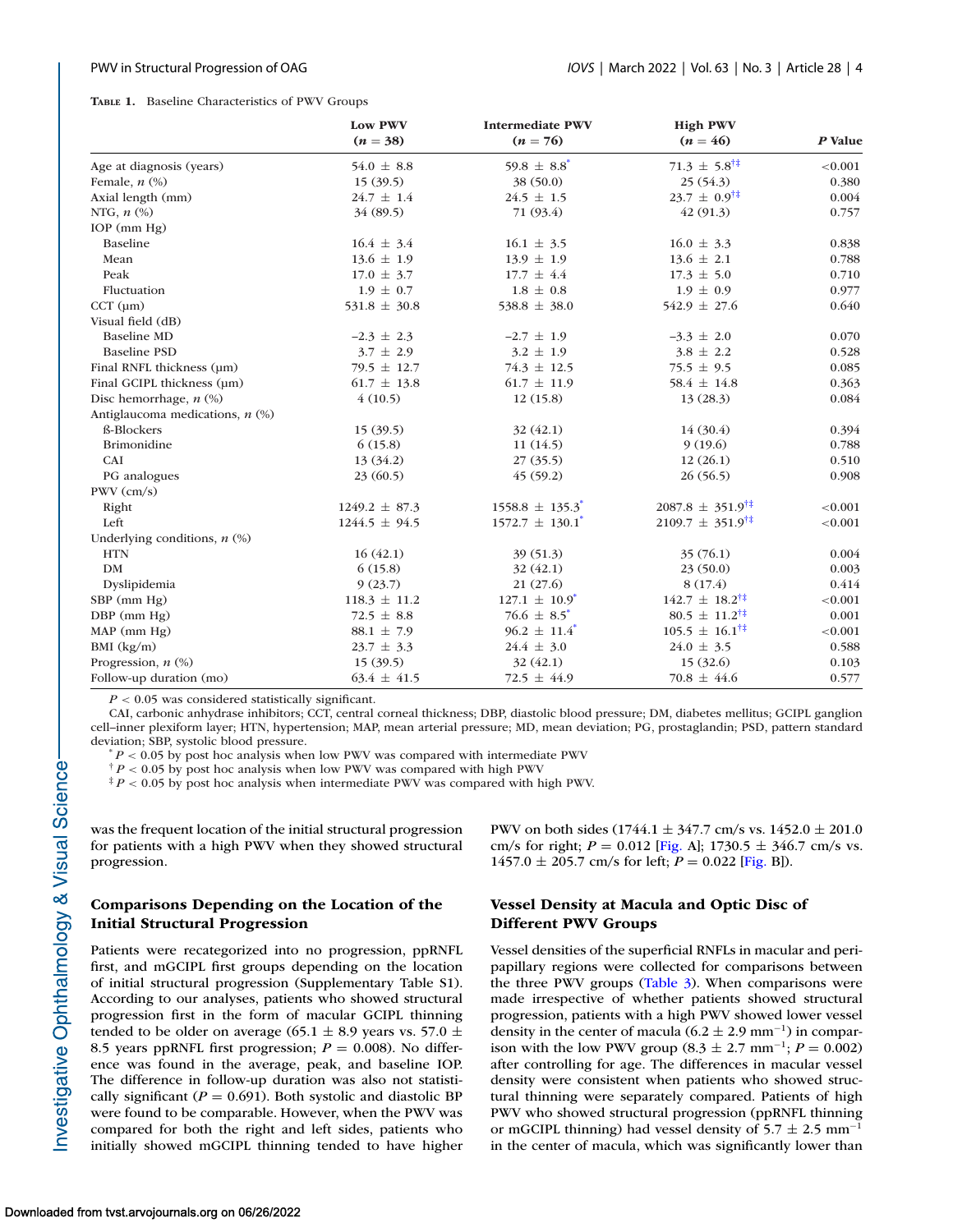<span id="page-4-0"></span>**TABLE 2.** Comparison of Progressors Between PWV Groups

|                                   | Low PWV<br>$(n = 15)$ | <b>Intermediate PWV</b><br>$(n = 32)$ | <b>High PWV</b><br>$(n = 15)$        | P Value<br>< 0.001 |  |
|-----------------------------------|-----------------------|---------------------------------------|--------------------------------------|--------------------|--|
| Age at diagnosis (years)          | $57.3 \pm 7.0$        | 59.1 $\pm$ 9.7                        | $70.0 \pm 6.0$ †‡                    |                    |  |
| Female, $n$ $(\%)$                | 9(60.0)               | 16(50.0)                              | 9(60.0)                              | 0.732              |  |
| Axial length (mm)                 | $24.7 \pm 1.4$        | $24.1 \pm 1.2$                        | $23.6 \pm 1.0$                       | 0.064              |  |
| NTG, $n$ $(\%)$                   | 13 (86.7)             | 30 (93.8)                             | 13 (86.7)                            | 0.641              |  |
| $IOP$ (mm $Hg$ )                  |                       |                                       |                                      |                    |  |
| <b>Baseline</b>                   | $17.2 \pm 4.1$        | $16.3 \pm 4.0$                        | $16.3 \pm 3.6$                       | 0.781              |  |
| Mean                              | $13.6 \pm 2.5$        | $14.0 \pm 2.1$                        | $13.8 \pm 1.6$                       | 0.825              |  |
| Peak                              | $17.2 \pm 4.5$        | $18.3 \pm 5.9$                        | $19.1 \pm 7.3$                       | 0.693              |  |
| Fluctuation                       | $2.0 \pm 0.8$         | $1.9 \pm 1.0$                         | $2.2 \pm 1.4$                        | 0.603              |  |
| $CCT$ ( $\mu$ m)                  | $531.6 \pm 35.1$      | $542.6 \pm 41.4$                      | $540.5 \pm 23.3$                     | 0.645              |  |
| Visual field (dB)                 |                       |                                       |                                      |                    |  |
| <b>Baseline MD</b>                | $-3.4 \pm 1.9$        | $-2.8 \pm 2.1$                        | $-3.5 \pm 2.6$                       | 0.539              |  |
| <b>Baseline PSD</b>               | $5.1 \pm 3.6$         | $4.0 \pm 1.6$                         | $4.5 \pm 2.6$                        | 0.074              |  |
| Final RNFL thickness (µm)         | 75.6 $\pm$ 9.4        | $73.3 \pm 13.6$                       | $72.0 \pm 12.8$                      | 0.721              |  |
| Final GCIPL thickness (um)        | 59.1 $\pm$ 9.8        | $58.2 \pm 11.5$                       | $52.1 \pm 15.9$                      | 0.228              |  |
| Rate of change $(\mu m/\nu)$      |                       |                                       |                                      |                    |  |
| ppRNFL                            | $-2.8 \pm 3.6$        | $-1.9 \pm 2.0$                        | $-1.4 \pm 2.4$                       | 0.417              |  |
| mGCIPL                            | $-1.1 \pm 0.9$        | $-1.4 \pm 1.6$                        | $-1.6 \pm 1.1$                       | 0.647              |  |
| Disc hemorrhage, $n$ $(\%)$       | 3(20.0)               | 6(18.8)                               | 6(40.0)                              | 0.259              |  |
| Antiglaucoma medications, $n$ (%) |                       |                                       |                                      |                    |  |
| ß-Blockers                        | 6(40.0)               | 14 (43.8)                             | 3(20.0)                              | 0.290              |  |
| <b>Brimonidine</b>                | 2(13.3)               | 5(15.6)                               | 3(20.0)                              | 0.881              |  |
| CAI                               | 7(46.7)               | 13(40.6)                              | 3(20.0)                              | 0.279              |  |
| PG analogues                      | 8(53.3)               | 18(56.3)                              | 9(60.0)                              | 0.939              |  |
| $PWV$ (cm/s)                      |                       |                                       |                                      |                    |  |
| Right                             | $1271.5 \pm 57.5$     | $1544.7 \pm 137.2$ <sup>*</sup>       | $2039.1 \pm 222.5^{\dagger\ddagger}$ | < 0.001            |  |
| Left                              | $1261.6 \pm 61.6$     | $1544.1 \pm 132.2$ <sup>*</sup>       | $2028.6 \pm 228.2^{\dagger\ddagger}$ | < 0.001            |  |
| Underlying conditions, $n$ (%)    |                       |                                       |                                      |                    |  |
| <b>HTN</b>                        | 8(53.3)               | 20(62.5)                              | 10(66.7)                             | 0.705              |  |
| <b>DM</b>                         | 2(13.3)               | 15 (46.9)                             | 7(46.7)                              | 0.059              |  |
| Dyslipidemia                      | 4(26.7)               | 9(28.1)                               | 5(33.3)                              | 0.920              |  |
| SBP (mm Hg)                       | $118.1 \pm 13.2$      | $126.3 \pm 8.6$ <sup>*</sup>          | $140.5 \pm 15.3^{\dagger\ddagger}$   | < 0.001            |  |
| DBP (mm Hg)                       | $71.5 \pm 8.6$        | 75.3 $\pm$ 8.9                        | 79.1 $\pm$ 10.2                      | 0.087              |  |
| $MAP$ (mm $Hg$ )                  | $87.4 \pm 8.7$        | $97.5 \pm 14.6$ <sup>*</sup>          | $103.5 \pm 14.8^{\dagger}$           | 0.008              |  |
| BMI (kg/m)                        | $22.9 \pm 3.0$        | $24.1 \pm 3.0$                        | $23.7 \pm 4.0$                       | 0.524              |  |
| mGCIPL first progression, $n$ (%) | 4(26.7)               | 13 (40.6)                             | 13 (86.7)                            | 0.002              |  |
| Follow-up duration (mo)           | $55.2 \pm 38.9$       | $80.4 \pm 45.0$                       | $71.3 \pm 43.6$                      | 0.182              |  |

*P* < 0.05 was considered statistically significant.

CAI, carbonic anhydrase inhibitor; CCT, central corneal thickness; DBP, diastolic blood pressure; DM, diabetes mellitus; HTN, hypertension; MAP, mean arterial pressure; MD, mean deviation; PG, prostaglandin; PSD, pattern standard deviation; SBP, systolic blood pressure. \* *<sup>P</sup>* <sup>&</sup>lt; 0.05 by post hoc analysis when low PWV was compared with intermediate PWV

 $\frac{p}{P}$  < 0.05 by post hoc analysis when low PWV was compared with high PWV

‡ *P* < 0.05 by post hoc analysis when intermediate PWV was compared with high PWV.

that of low PWV (8.8  $\pm$  3.2 mm<sup>-1</sup>; *P* = 0.031) after adjusting for age. Reduced vessel density was also noted in the outer regions of macula as the high PWV group showed a vessel density of  $14.2 \pm 1.6$  mm<sup>-1</sup> in the region in comparison to 17.0  $\pm$  1.9 mm<sup>-1</sup> of the low PWV group (*P* = 0.031) after adjusting for age.

# **Prediction of the Initial Structural Progression Location**

Logistic regression analyses were performed to identify any association between the PWV and the location of initial structural progression [\(Table 4\)](#page-6-0). Of the three PWV types, only a high PWV was significantly associated with initial structural progression at mGCIPL in univariate analyses (odds ratio [OR], 11.471; 95% confidence interval [CI], 2.308– 56.996;  $P = 0.003$ ). When the average IOP was adjusted, a high PWV remained statistically significant (OR, 11.810; 95% CI, 2.356–59.197; *P* = 0.003). In a multivariate analysis model in which cardiovascular risk factors, such as age, sex, dyslipidemia, hypertension, and BMI, were adjusted, a high PWV was a significant risk factor for mGCIPL loss preceding ppRNFL loss (OR, 7.283; 95% CI, 1.191–44.552; *P* = 0.032). When both the average IOP and cardiovascular risk factors were adjusted, having a PWV of 1800 cm/s or greater on either side (high PWV) was found to significantly increase the likelihood of mGCIPL being the location of initial structural progression by 7.484 fold (95% CI, 1.212–46.196; *P* = 0.030).

# **DISCUSSION**

In this study, the association between systemic arterial stiffness and the site of initial structural damage in OAG has been investigated. According to our analyses, the proportions of progression are comparable between different PWV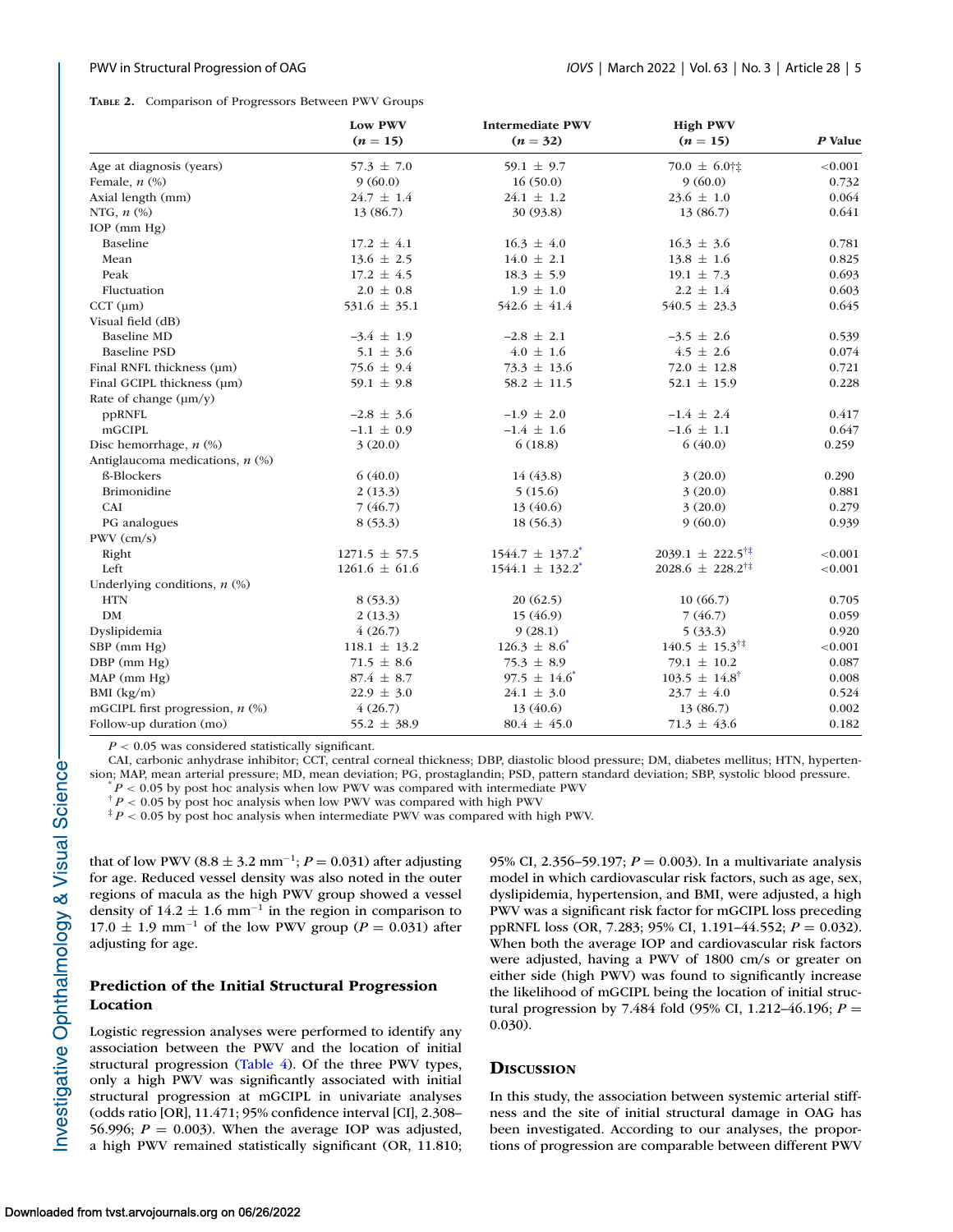<span id="page-5-0"></span>

**FIGURE.** Comparisons of PWV depending on the location of initial structural progression. Patients who showed structural progression at mGCIPL first showed significantly higher PWV on both right (**A**) and left (**B**) sides in comparison to those who showed initial structural progression at ppRNFL. \**P* < 0.05.

**TABLE 3.** A Subgroup Analysis of Vessel Density of 3 PWV Groups at Baseline and Among Progressors

| Vessel Density $(mm^{-1})$          | <b>Low PWV</b><br>$(n = 31)$ | <b>Intermediate PWV</b><br>$(n = 56)$ | <b>High PWV</b><br>$(n = 29)$ | P Value |
|-------------------------------------|------------------------------|---------------------------------------|-------------------------------|---------|
|                                     |                              |                                       |                               |         |
| All patients                        |                              |                                       |                               |         |
| Disc signal strength <sup>§</sup>   | $8.8 \pm 1.0$                | $8.7 \pm 1.0$                         | $8.6 \pm 1.2$                 | 0.668   |
| $Disc - full^*$                     | $16.3 \pm 1.9$               | $15.2 \pm 2.9$                        | $15.1 \pm 2.7$                | 0.339   |
| $Disc - center^*$                   | $1.4 \pm 1.8$                | $3.6 \pm 1.9$                         | $1.9 \pm 3.4$                 | 0.743   |
| Disc - inner $\bar{r}$              | $15.0 \pm 2.3$               | $14.2 \pm 2.9$                        | $14.1 \pm 2.9$                | 0.321   |
| $Disc$ - outer $*$                  | $17.5 \pm 1.8$               | $16.0 \pm 3.1$                        | $16.1 \pm 2.6$                | 0.145   |
| Macula signal strength <sup>§</sup> | $9.0 \pm 1.1$                | $8.6 \pm 1.1$                         | $8.7 \pm 1.0$                 | 0.353   |
| Macula - full <sup>#</sup>          | $16.2 \pm 2.1$               | $15.3 \pm 2.7$                        | $14.9 \pm 2.8^{\dagger}$      | 0.028   |
| Macula - center <sup>#</sup>        | $8.3 \pm 2.7$                | $6.6 \pm 3.3^*$                       | $6.2 \pm 2.9^{\dagger}$       | 0.002   |
| Macula - inner $\overline{a}$       | $16.6 \pm 3.7$               | $15.7 \pm 3.6$                        | $15.8 \pm 3.0$                | 0.336   |
| Macula - outer <sup>#</sup>         | $16.3 \pm 2.3$               | $15.4 \pm 2.6$                        | $14.9 \pm 2.9$                | 0.107   |
|                                     | <b>Low PWV</b>               | <b>Intermediate PWV</b>               | <b>High PWV</b>               |         |
| Vessel Density $(mm^{-1})$          | $(n = 14)$                   | $(n = 21)$                            | $(n = 11)$                    | P Value |
| Progression only                    |                              |                                       |                               |         |
| Disc signal strength $\frac{1}{2}$  | $9.4 \pm 0.9$                | $8.7 \pm 0.9$                         | $8.8 \pm 1.3$                 | 0.188   |
| Disc - $full^*$                     | $16.5 \pm 2.1$               | $15.1 \pm 3.5$                        | $14.6 \pm 3.1$                | 0.739   |
| $Disc - center^*$                   | $1.2 \pm 1.2$                | $1.0 \pm 1.8$                         | $1.8 \pm 4.2$                 | 0.270   |
| Disc - inner $\overline{ }$         | $14.8 \pm 2.4$               | $13.7 \pm 3.3$                        | $13.0 \pm 3.7$                | 0.885   |
| Disc - outer $\overline{f}$         | $17.6 \pm 1.9$               | $16.0 \pm 3.8$                        | $16.0 \pm 3.1$                | 0.566   |
| Macula signal strength <sup>§</sup> | $9.3 \pm 1.1$                | $8.4 \pm 1.0$                         | $8.7 \pm 1.3$                 | 0.134   |
| Macula - $full^*$                   | $16.5 \pm 2.2$               | $15.2 \pm 2.6$                        | $15.0 \pm 2.0$                | 0.343   |
| Macula - center <sup>#</sup>        | $8.8 \pm 3.2$                | $6.1 \pm 2.9^*$                       | $5.7 \pm 2.5^{\dagger}$       | 0.031   |
| Macula - inner $\overline{f}$       | $16.4 \pm 5.0$               | $14.9 \pm 3.7$                        | $16.3 \pm 2.1$                | 0.477   |
| Macula - outer <sup>"</sup>         | $17.0 \pm 1.9$               | $15.3 \pm 2.6$                        | $14.2 \pm 1.6^{\ddagger}$     | 0.032   |

*P* < 0.05 was considered statistically significant.

§ Statistical significance tested by one-way ANOVA

# Statistical significance tested by analysis of covariance adjusting for age

 $^*P < 0.05$  by post hoc analysis when low PWV was compared with intermediate PWV.

† *P* < 0.05 by post hoc analysis when low PWV was compared with high PWV.

<sup>‡</sup> *P* < 0.05 by post hoc analysis when intermediate PWV was compared with high PWV.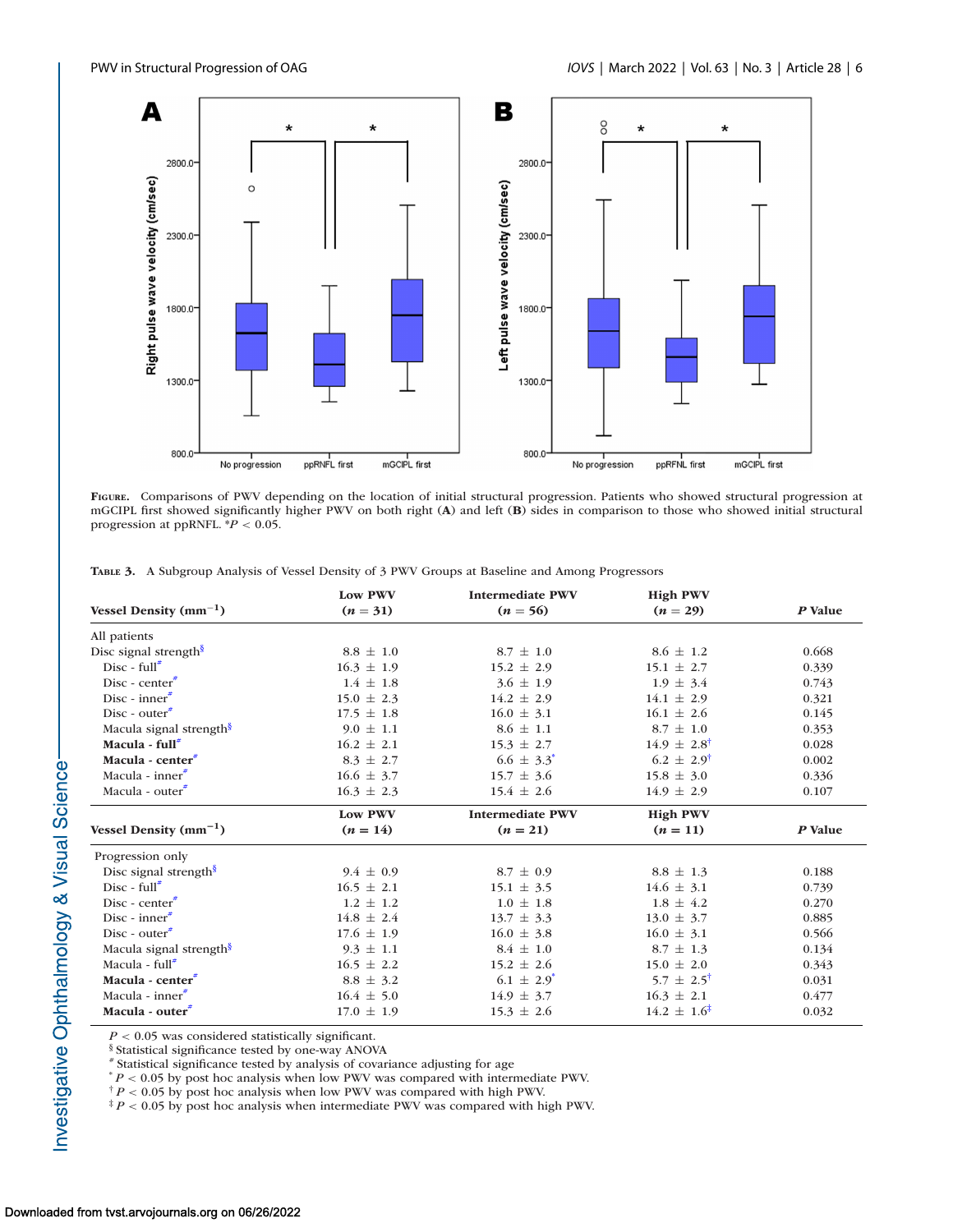<span id="page-6-0"></span>**TABLE 4.** Multivariate Logistic Regression Analysis of iNitial Progression at mGCIPL Among Patients Who Showed Progression

|                  | Model 1 |         | Model 2 |         | Model 3 |         | Model 4 |         |
|------------------|---------|---------|---------|---------|---------|---------|---------|---------|
|                  | в       | P Value |         | P Value |         | P Value |         | P Value |
| Low PWV          | 0.294   | 0.061   | 0.300   | 0.067   | 0.458   | 0.323   | 0.460   | 0.322   |
| Intermediate PWV | 0.523   | 0.209   | 0.499   | 0.183   | 0.576   | 0.383   | 0.566   | 0.372   |
| High PWV         | 11.471  | 0.003   | 11.810  | 0.003   | 6.810   | 0.045   | 7.285   | 0.041   |

*P* < 0.05 was considered statistically significant.

Model 1: univariate analysis.

Model 2: adjusted for IOP during follow-up (average IOP).

Model 3: adjusted for cardiovascular risk factors (age, sex, BMI, hypertension, diabetes mellitus, dyslipidemia).

Model 4: adjusted for average IOP and cardiovascular risk factors.

CI, confidence interval.

groups. However, among patients with structural progression, initial damage at the macular GCIPL was more prevalent in patients with a high PWV. In comparison with patients who showed initial structural progression at peripapillary RNFL, patients with early damage at the macular GCIPL showed a higher PWV. Vessel density at the macula was on average lower in patients with a high PWV in comparison with those with a low PWV. The difference remained statistically significant when only those patients who showed structural progression were analyzed. Multivariate regression analyses showed that, when progression does occur, a high PWV is associated with initial damage at the macular GCIPL in OAG. To the best of our knowledge, our study is the first to demonstrate the association between systemic arterial stiffness and structural progression of OAG with analyses of longitudinal data.

Systemic arterial stiffness, measured in the form of the PWV, has been recognized as a risk factor for cardiovascular and cerebrovascular diseases for some time. $24-26$  Its role in ocular diseases has also been examined, such as branch retinal vein occlusion[.27](#page-8-0) No definite conclusions have been drawn on whether increased stiffness of arteries affects the pathogenesis of glaucoma.<sup>28</sup> The Rotterdam Eye Study found a high prevalence of POAG in patients with an increased PWV and low carotid distensibility coefficients, but the results were not statistically significant. $29$ In contrast, another study used an ultrasound wall tracking system to illustrate that the distensibility coefficient of the common carotid artery, also indicative of arterial stiffness, is decreased in patients with POAG, concluding that vessel walls are stiffer in patients with POAG than in the controls. $30$ The results of some of recent studies have leaned toward a considerable role for arterial stiffness in the pathogenesis of glaucoma as well. One study demonstrated that there exists a correlation between RNFL thickness and regional retinal vessel stiffness in glaucoma; the thinner the RNFL, the more rigid the retinal vessels. $31$  Another study noted a correlation between VF defects and systemic arterial stiffness, such that the PWV was lower in patients with NTG with worse VF defects[.12](#page-8-0) However, as far as we know, no studies to date have examined the association between systemic vascular conditions and the progression of glaucomatous structural damage over time. In this study, we examined the structural progression of patients with OAG who were followed for  $69.3 \pm 41.5$  months. Our results showed that, among patients with OAG in whom structural damage progressed over time, patients with stiff systemic arteries tended to be affected initially at the macular GCIPL. In other words, macular GCIPL damage in glaucoma is associated with vascular conditions.

Numerous studies show that the site of the initial structural progression holds clinical significance. The initial structural damage site is thought to reflect the mechanism of both initiation and progression of glaucoma. Previously, a study found that macular GCIPL loss tends to appear before peripapillary RNFL loss in glaucoma with low average  $IOP<sup>17</sup>$  The investigators further went on to show that cardiovascular diseases, such as hypertension and myocardial infraction, were predictive of initial structural damage at the macula.<sup>16</sup> Similarly, the majority of the patient population in the present study maintained an IOP of less than 21 mm Hg, and systemic arterial stiffness, reflected in a high PWV, was associated with initial structural damage at macular GCIPL. Among patients who showed progression, those with a high PWV showed significantly higher proportions of early structural progression at macular GCIPL. Our study is an addition to growing evidence that an alternate pathoetiology (other than IOP) exists and that vascular dysfunction plays a major role in the pathogenesis of those subtypes of glaucoma, which exhibits first structural damage in the macular GCIPL.<sup>16</sup> Systemic vascular diseases cause not only microvascular damage at the level of retinal vessels, but also decrease in ocular perfusion pressure.<sup>12</sup> Metabolically active retinal ganglion cells depend on retinal capillary networks for continuous oxygen supply, so retinal hypoperfusion predisposes retinal ganglion cells to injury even when mechanical stress from elevated IOP is absent.<sup>32,[33](#page-9-0)</sup> Further investigations are necessary to identify the mechanisms as well as the means to reverse the pathogenesis.

The lower PWV of the peripapillary RNFL first progression individuals in comparison with those who showed no progression during follow-up were unexpected, because vascular dysfunction has been reported for broad spectrums of OAG in general. $34$  One explanation for this result is that individuals with peripapillary RNFL first progression had a lower systemic blood pressure on average in comparison with individuals showing no progression, resulting in a lower PWV.<sup>35</sup> Jammal et al.<sup>36</sup> have recently demonstrated that a lower systemic arterial pressure is associated with faster RNFL loss, after adjustment for IOP. Based on their results, we speculate that individuals who showed predominant peripapillary RNFL loss in our study might have included those who were primarily affected by a low ocular perfusion pressure. Although the difference did not attain statistical significance, the ppRNFL progression group showed relatively lower ocular perfusion pressure in comparison to no progression and mGCIPL progression groups (Supplementary Table S1). Another possible, and perhaps more likely, explanation for the unexpected results is that individuals who showed peripapillary RNFL first progression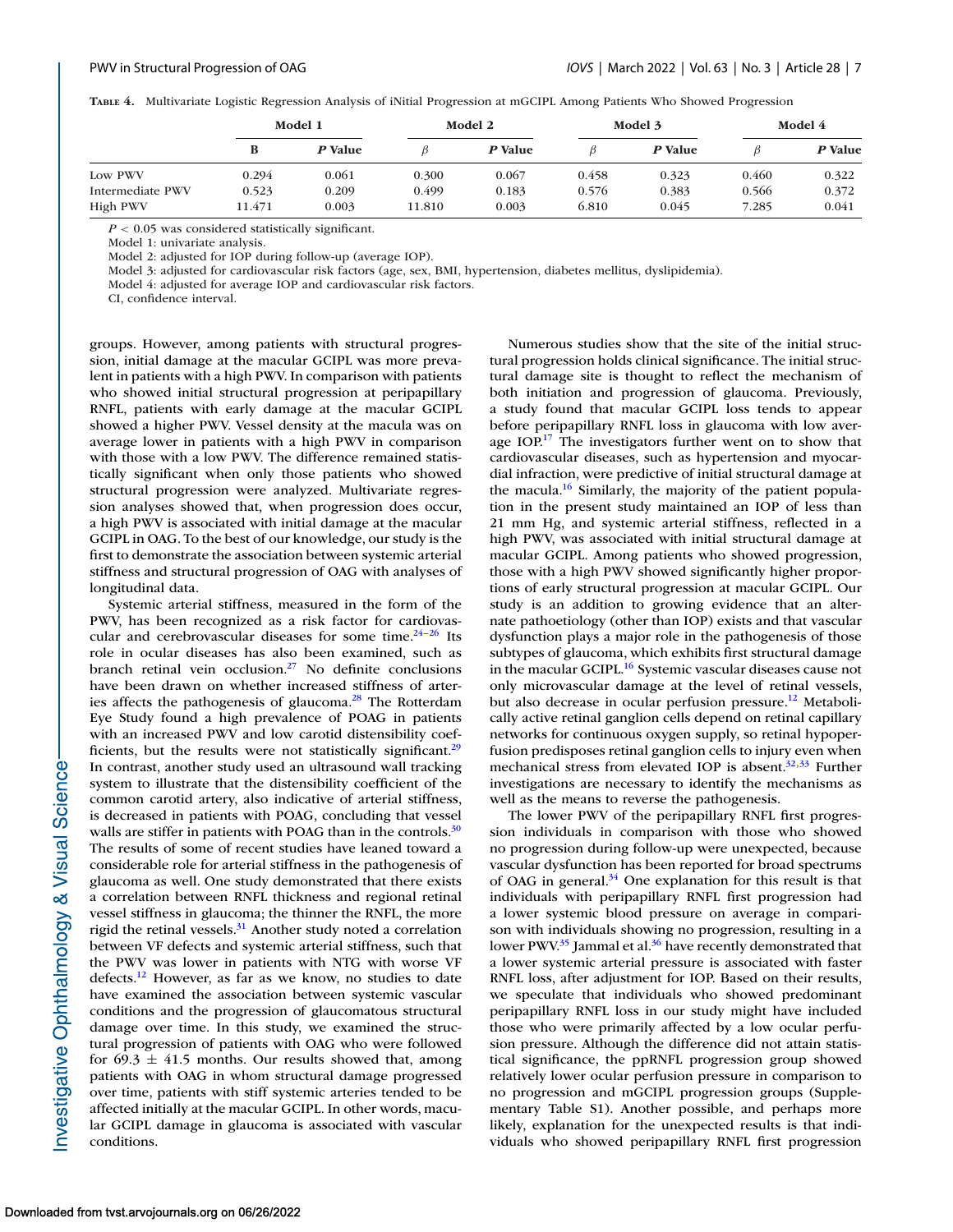were by chance younger than those who did not show structural progression (Supplementary Table S1), resulting in an increased PWV. The PWV has been shown to increase with age. $37$  When age and other cardiovascular risk factors were adjusted, a high PWV continued to show statistically significant associations with macular GCIPL first progression [\(Table 3\)](#page-5-0). However, the converse was not observed as low PWV was not associated with peripapillary RNFL first progression, after adjustment for the same covariates.

Assessments of macular vessel density in this study have provided us with further evidence that vascular damage plays a critical role in those subtypes of glaucoma in which macular GCIPL loss precedes ppRNFL loss. Various studies have already identified differences in macular vessel density between glaucoma and controls in the past. Rao et al. $38$ reported that the parafoveal vessel density was significantly lower in patients with glaucoma than in controls. The mean rates of decrease in macula vessel density, both globally and regionally, were also found to be significantly faster in glaucomatous eyes in comparison with glaucoma suspects and healthy controls.<sup>33</sup> In another study, the rate of macula vessel density decrease was not correlated with IOP.<sup>39</sup> Earlier, our group has shown that macular vessel density is lower in patients with NTG with high PWV in comparison with patients with NTG with a low PWV even after variables such as age were adjusted. $13$  In this study, a cross-sectional comparison of patients who showed structural progression revealed that macular vessel density was lower in patients with high PWV. Based on the results from earlier studies as well as those from the current study, we can speculate that, in glaucoma where the IOP is not expected to put overwhelming mechanical stress on retinal ganglion cells, systemic vascular abnormalities may lead to microvascular damage, decreased vessel density, a decrease in the blood supply to ganglion cells in macula, and, in turn, result primarily in mGCIPL loss. However, further investigations are necessary to confirm our speculations, because OCT angiography, the modality adopted for this study, detects vasculature using amplitude correlation from perfused vessels and not the actual flow rate within detected vessels.<sup>33</sup>

Comparisons of IOP-lowering eyedrop use among our patient population did not find any statistically significant difference, but there was a trend toward less frequent use of ß-blockers and carbonic anhydrase inhibitors among patients with a high PWV. Whether this trend is associated with the effect of eyedrops on ocular blood flow is uncertain. Previous studies have shown conflicting evidence on the effect of ß-blockers on ocular blood flow. For instance, Bergstrand et al.<sup>40</sup> noted a significant increase in the resistive index of central retinal artery in patients with POAG on timolol treatment for 1 month, but a prospective study by Lubeck et al.<sup>41</sup> concluded that no notable change was detected in the circulation of optic nerve head after 3 weeks of timolol treatment. Evidence regarding the effect of carbonic anhydrase inhibitors on ocular blood flow is similarly inconclusive. Many studies on dorzolamide found that its use did not modify the parameters associated with blood flow in the ophthalmic artery or central retinal artery. $42,43$  As for brinzolamide, a study on rabbits by Barnes et al.<sup>44</sup> showed that blood flow to the optic nerve head increased significantly in comparison to placebo, but the results were not reproduced in patients with glaucoma when Sampaolesi et al. $45$  examined them with scanning laser Doppler flowmetry. We speculate that if any IOP-lowering eyedrop does benefit patients with glaucoma by improving ocular blood

flow in addition to IOP reduction, the effect is likely to be diminished in patients whose vasculature is abnormally stiff. However, further studies are necessary to identify if arterial stiffness alters the effect of antiglaucoma medication.

Future investigations that study the relations of vascular conditions such as arterial stiffness to other risk factors such as IOP in glaucoma are necessary. The patient population of the present study consisted of those whose baseline IOP was relatively within a normal reference range. How a vascular condition alters the disease progression in the setting of high IOP or large IOP fluctuations is yet unknown. Understanding whether patients with particularly high PWV respond better to certain types of antiglaucoma medications over others may not only help our understanding of the effect of the medication on the disease, but also improve our management of patients with glaucoma. The present study suggests that patients with PWV should be identified early in the course of the disease to guide clinicians to assess their macular region more carefully. We also anticipate that PWV has the potential to single out patients who are less likely to respond to IOP reduction and more likely to benefit from systemic management of vascular conditions.

Although we believe that we have clearly identified an association between systemic arterial stiffness and structural damage at macula, we recognize that the study carries several limitations. First, this study is inherently limited by its retrospective design. Although we were able to find an association between the PWV and initial structural damage at macular GCIPL, we were not able to ascertain a causal relationship owing to the nature of the study design. Second, the number of patients who demonstrated structural damage was small, and the small number may have affected the results. Third, the results of the study may not be generalized; the study population consisted of those referred to a tertiary clinic for specialized management. Fourth, OCT angiography data were available in only some of the patients included, preventing further analyses with angiography data other than cross-sectional comparisons. Last, we did not assess VF progression to determine whether structural damage at the macular GCIPL translated to functional loss in our patients. However, we believe that the relationship between systemic arterial stiffness and preferential site of structural damage in OAG may have been confounded by the subjective nature of a functional measurement of damage such as perimetry.

This study examined the structural progression of patients with OAG with varying degrees of PWV. Longitudinal assessments of structural changes revealed that macular GCIPL loss tended to precede peripapillary RNFL loss in patients with glaucoma with a high PWV. A high PWV was a statistically significant predictor for initial structural damage at the macular GCIPL. The results of this study highlight the importance of cardiovascular disease in the initiation and progression of OAG as well as the need to develop a treatment protocol that does not exclusively involve lowering the IOP.

#### *Acknowledgments*

**Author contributions:** J.S. Lee and S.Y. Lee had full access to all the data in the study and take responsibility for the integrity of the data and the accuracy of the data results.

Conception and design: J.S. Lee, S.Y. Lee

Analysis and interpretation: J.S. Lee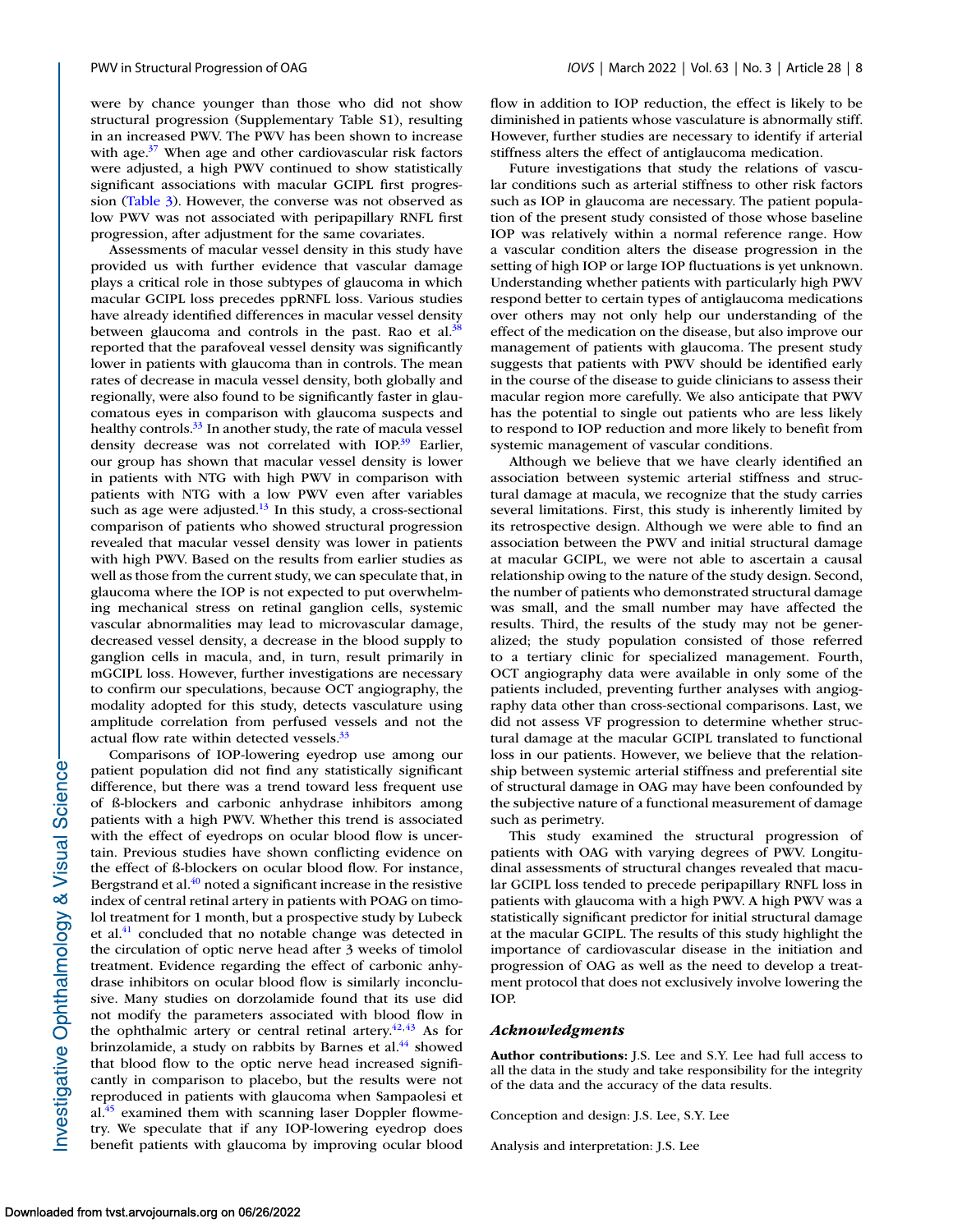<span id="page-8-0"></span>

Data collection: J.S. Lee, H.W. Bae, S. Park, C.Y. Kim

Obtained funding: S.Y. Lee

Overall responsibility: J.S. Lee, H.W. Bae, S. Park, C.Y. Kim, S.Y. Lee

Supported by a faculty research grant of Yonsei University College of Medicine (6-2018-0155) and a research grant from Yongin Severance Hospital, Yonsei University College of Medicine (9-2020-0089).

**Role of funder/sponsor:** The funding sources had no role in the design or conduct of the study; collection, management, analysis and interpretation of the data; preparation or review; approval of the manuscript; or the decision to submit this article for publication.

Disclosure: **J.S. Lee,** None; **H.W. Bae,** None; **S. Park,** None; **C.Y. Kim,** None; **S.Y. Lee,** None

#### *References*

- 1. Weinreb RN, Aung T, Medeiros FA. The pathophysiology and treatment of glaucoma: a review. *JAMA*. 2014;311:1901– 1911.
- 2. Coleman AL. Glaucoma. *Lancet*. 1999;354:1803–1810.
- 3. Kass MA, Gordon MO. Intraocular pressure and visual field progression in open-angle glaucoma. *Am J Ophthalmol*. 2000;130:490–491.
- 4. Heijl A, Leske MC, Bengtsson B, et al. Reduction of intraocular pressure and glaucoma progression: results from the Early Manifest Glaucoma Trial. *Arch Ophthalmol*. 2002;120:1268–1279.
- 5. Flammer J, Orgul S, Costa VP, et al. The impact of ocular blood flow in glaucoma. *Prog Retin Eye Res*. 2002;21:359– 393.
- 6. Drance SM, Douglas GR, Wijsman K, Schulzer M, Britton RJ. Response of blood flow to warm and cold in normal and low-tension glaucoma patients. *Am J Ophthalmol*. 1988;105:35–39.
- 7. Kashiwagi K, Hosaka O, Kashiwagi F, et al. Systemic circulatory parameters. comparison between patients with normal tension glaucoma and normal subjects using ambulatory monitoring. *Jpn J Ophthalmol*. 2001;45:388–396.
- 8. Bae HW, Lee N, Lee HS, Hong S, Seong GJ, Kim CY. Systemic hypertension as a risk factor for open-angle glaucoma: a meta-analysis of population-based studies. *PLoS One*. 2014;9:e108226.
- 9. Mitchell P, Lee AJ, Rochtchina E, Wang JJ. Open-angle glaucoma and systemic hypertension: the blue mountains eye study. *J Glaucoma*. 2004;13:319–326.
- 10. Langman MJ, Lancashire RJ, Cheng KK, Stewart PM. Systemic hypertension and glaucoma: mechanisms in common and co-occurrence. *Br J Ophthalmol*. 2005;89:960– 963.
- 11. Rim TH, Lee SY, Kim SH, Kim SS, Kim CY. Increased incidence of open-angle glaucoma among hypertensive patients: an 11-year nationwide retrospective cohort study. *J Hypertens*. 2017;35:729–736.
- 12. Chiba T, Chiba N, Kashiwagi K. Systemic arterial stiffness in glaucoma patients. *J Glaucoma*. 2008;17:15–18.
- 13. Lee T, Bae HW, Seong GJ, Kim CY, Lee SY. High pulse wave velocity is associated with decreased macular vessel density in normal-tension glaucoma. *Invest Ophthalmol Vis Sci*. 2021;62:12.
- 14. Lee WJ, Kim YK, Park KH, Jeoung JW. Trend-based analysis of ganglion cell-inner plexiform layer thickness changes on optical coherence tomography in glaucoma progression. *Ophthalmology*. 2017;124:1383–1391.
- 15. Hou HW, Lin C, Leung CK. Integrating macular ganglion cell inner plexiform layer and parapapillary retinal nerve fiber layer measurements to detect glaucoma progression. *Ophthalmology*. 2018;125:822–831.
- 16. Marshall H, Mullany S, Qassim A, et al. Cardiovascular disease predicts structural and functional progression in early glaucoma. *Ophthalmology*. 2021;128:58–69.
- 17. Marshall HN, Andrew NH, Hassall M, et al. Macular ganglion cell-inner plexiform layer loss precedes peripapillary retinal nerve fiber layer loss in glaucoma with lower intraocular pressure. *Ophthalmology*. 2019;126:1119–1130.
- 18. Munakata M. Brachial-ankle pulse wave velocity: background, method, and clinical evidence. *Pulse (Basel)*. 2016;3:195–204.
- 19. Munakata M. Brachial-ankle pulse wave velocity in the measurement of arterial stiffness: recent evidence and clinical applications. *Curr Hypertens Rev*. 2014;10:49– 57.
- 20. Imanishi R, Seto S, Toda G, et al. High brachial-ankle pulse wave velocity is an independent predictor of the presence of coronary artery disease in men. *Hypertens Res*. 2004;27:71– 78.
- 21. Tomiyama H, Yamashina A, Arai T, et al. Influences of age and gender on results of noninvasive brachial-ankle pulse wave velocity measurement–a survey of 12517 subjects. *Atherosclerosis*. 2003;166:303–309.
- 22. Cohn JN. Vascular wall function as a risk marker for cardiovascular disease. *J Hypertens Suppl*. 1999;17:S41–S44.
- 23. Turkyilmaz K, Oner V, Cicek Y, Kurt A, Durmus M. Systemic arterial stiffness in patients with pseudoexfoliation glaucoma. *J Glaucoma*. 2014;23:e108–e111.
- 24. Weber T, Auer J, O'Rourke MF, et al. Arterial stiffness, wave reflections, and the risk of coronary artery disease. *Circulation*. 2004;109:184–189.
- 25. Hirai T, Sasayama S, Kawasaki T, Yagi S. Stiffness of systemic arteries in patients with myocardial infarction. A noninvasive method to predict severity of coronary atherosclerosis. *Circulation*. 1989;80:78–86.
- 26. Laurent S, Katsahian S, Fassot C, et al. Aortic stiffness is an independent predictor of fatal stroke in essential hypertension. *Stroke*. 2003;34:1203–1206.
- 27. Nakazato K, Watanabe H, Kawana K, Hiraoka T, Kiuchi T, Oshika T. Evaluation of arterial stiffness in patients with branch retinal vein occlusion. *Ophthalmologica*. 2005;219:334–337.
- 28. Choi J, Kook MS. Systemic and ocular hemodynamic risk factors in glaucoma. *Biomed Res Int*. 2015;2015:141905.
- 29. Hulsman CA, Vingerling JR, Hofman A, Witteman JC, de Jong PT. Blood pressure, arterial stiffness, and openangle glaucoma: the Rotterdam study. *Arch Ophthalmol*. 2007;125:805–812.
- 30. Visontai Z, Mersich B, Hollo G. Carotid artery elasticity and baroreflex sensitivity in patients with glaucoma. *J Glaucoma*. 2005;14:30–35.
- 31. Oettli A, Gugleta K, Kochkorov A, Katamay R, Flammer J, Orgul S. Rigidity of retinal vessel in untreated eyes of normal tension primary open-angle glaucoma patients. *J Glaucoma*. 2011;20:303–306.
- 32. Yu DY, Cringle SJ, Balaratnasingam C, Morgan WH, Yu PK, Su EN. Retinal ganglion cells: Energetics, compartmentation, axonal transport, cytoskeletons and vulnerability. *Prog Retin Eye Res*. 2013;36:217–246.